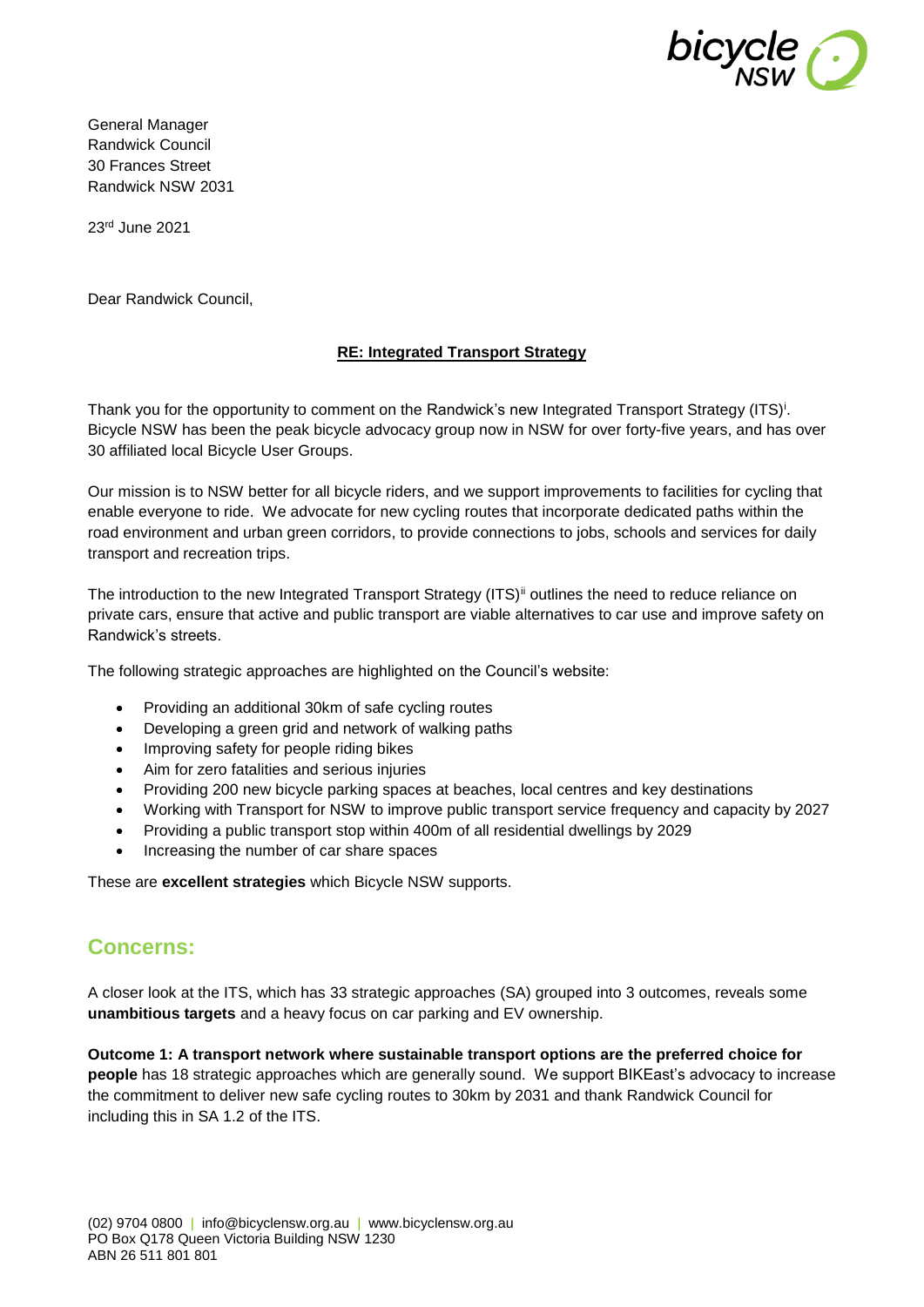However, the objectives require further comment:

 Increase the active transport mode share to 35% by 2031, from a 26% baseline, while reducing the proportion of private vehicle trips from 58% to 45%.

The population of Randwick is predicted to grow by 23% from 146,000 today to 180,000 in 2036<sup>iii</sup>. Congestion is already a problem. 74% of households own at least 1 car and 47% of residents travel to work by cariv. Assuming 2 trips per day per resident, 58% of trips by private car equates to 169,000 trips per day. A 45% mode share by 2031 will result in a similar number of vehicle movements, allowing for increased population.

The focus of any transport strategy in a dense and lively city should be to reduce the numbers of cars on the roads as fast as possible and free up space for walking, cycling and public transport. It would be very disappointing to for Randwick to make no reductions in the overall level of congestion before 2031.

Other councils have set lower targets for private vehicle trips. For example, Woollahra's Draft Integrated Transport Strategy 2021 $v$  aims to reduce the private car mode share to 40% by 2026.

Achieve an ownership rate of 5000 EV or hybrid vehicles by 2031

Supporting cleaner vehicles with charging stations (SA 1.17 and 1.18) is an important aspect of improving air quality and reducing reliance on fossil fuels. However, EVs are fast growing in popularity and the NSW Government has now announced incentives to increase EV uptake to 50% of sales by 2030<sup>vi</sup>. In line with all built up and growing parts of Sydney, Randwick's overriding goal must be to reduce the number of vehicles in the LGA. Replacing journeys taken with another type of private vehicle will not reduce congestion. It is unnecessary to include objectives around EV ownership in a transport strategy.

However, if the target was shifted to reducing private vehicle ownership, mode shift to active transport, public transport and shared vehicles, and allocating road space and priority to these modes there would be congestion reduction benefits. A strategy to support electrified public transport and shared transport offers the greatest carbon and congestion reductions.

### **Outcome 2: A safe, efficient and sustainable road network that balances the needs of movement and place to ensure roads are used for their intended purpose** has an objective to:

Reduce casualties on the roads by 50% from a 2018 baseline of 269 incidents by 2031

We urge Randwick to adopt a more ambitious target for reducing casualties. SA 2.5 refers to achieving zero fatalities by 2056 using TfNSW Safe System approach but this is not soon enough.

Vision Zero an approach to road safety that was launched in Sweden in 1994 with the simple premise that no loss of life is acceptable. The Vision Zero approach has been highly successful and has spread to many other countries. The key policies include prioritizing low urban speed limits, pedestrian zones, physical separation between bicycle and car traffic, data-based traffic enforcement and behaviour-change educationvii

Changes to the design of streets to encourage safer driving and more active travel are very important. SA 2.1, 2.2 and 2.3 refer to the development of a set of Principles for Road Space Allocation by 2027 with full implementation by 2031. This timeframe is too long. We agree with BIKEast that Randwick must aim to develop and implement these Principles as soon as possible to ensure that safer streets with increased space for active and public transport are prioritised.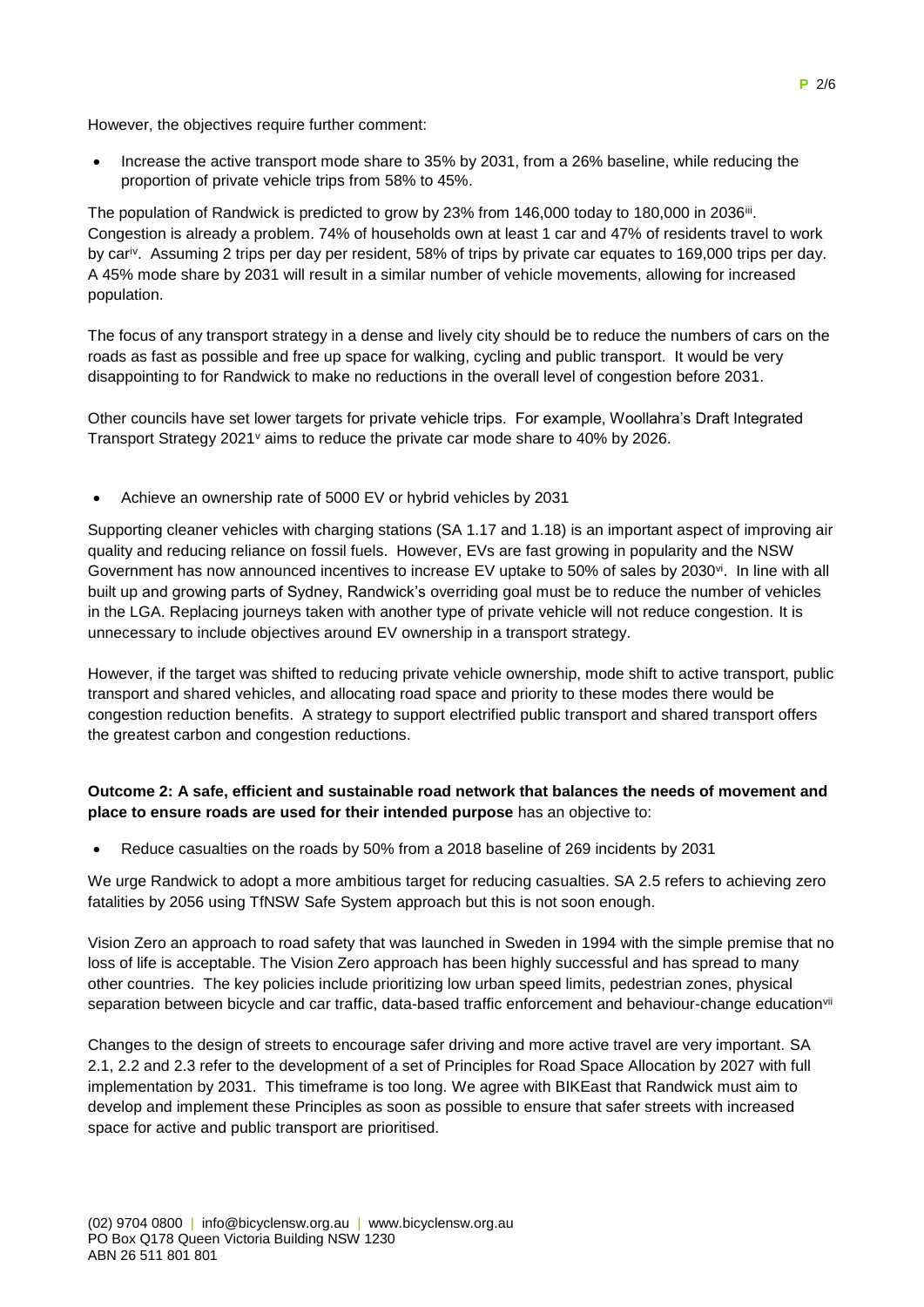Lower speed limits are another important building block for Vision Zero. We are disappointed that the strategy makes no mention of implementing 30km/h zones. 30km/h has been shown as an optimal speed limit to allow people driving and cycling to share the road safely<sup>viii</sup> and is becoming a standard speed limit in many parts of the world. All single lane roads in Spain have been under a 30km/h limit since May 2021 and 30% of UK residents live in 20mph areas.<sup>ix</sup>

**Outcome 3: A parking system that caters to the needs of residents, freight delivery, visitors and workers** should not focus on increasing parking supply in town centres and coastal areas. Scarce and appropriately-priced parking is a mechanism for discouraging the use of private cars. Vehicular parking in key destinations should be reduced in parallel with the development of sustainable transport and access options. Parking for bicycles, scooters and car share vehicles must be prioritised over parking for private vehicles. We support the rapid implementation of SA 3.3, 3.5 and 3.6.

# **Opportunities:**

The Draft Integrated Transport Strategy ITS should be developed with regard to other relevant plans for Randwick to ensure it maximises opportunities to improve the active transport network. These plans include:

Transport for NSW Future Transport 2056 Plan, which commits to provide a regional cycle network in Greater Sydney

Greater Sydney Region Plan*, A Metropolis of Three Cities* (2018) which locates Randwick in the Eastern Harbour City.

Eastern City District Plan (2018) aims to improve the 30-minute access to jobs within the Eastern City by enhancing east/west connectivity via public transport and a number of walking and cycling infrastructure commitments. Randwick is a significant health and education precinct and Maroubra Junction/Eastgardens is identified as a strategic centre.

Sydney Green Grid, developed by the NSW Government Architect in 2017 and reflected in the district and region plans, proposes an interconnecting network of open spaces that support walking and cycling.

Randwick City Plan 2018 Community Strategic Plan<sup>x</sup> which sets out 5 directions under *Outcome 9: Integrated and accessible transport* to provide range of transport choices that enable effective movement to, from and around Randwick.

Vision 2040 Randwick Local Strategic Planning Statement<sup>xi</sup> which outline plans to provide greater access and opportunities for walking and cycling (planning priority 7), reduce reliance on private cars (planning priority 21) and prepare the Integrated Transport Strategy to support the delivery of cycling facilities, with reference to the Principal Bicycle Network.

There has never been a better time to build for bike riding and active transport, as evidenced in the new Transport for NSW policies that require State projects to prioritize road space for people walking and cycling over those in private vehicles:

- Providing for Walking and Cycling in Transport Projects Policy CP21001<sup>xii</sup>
- Road User Space Allocation Policy CP21000xiii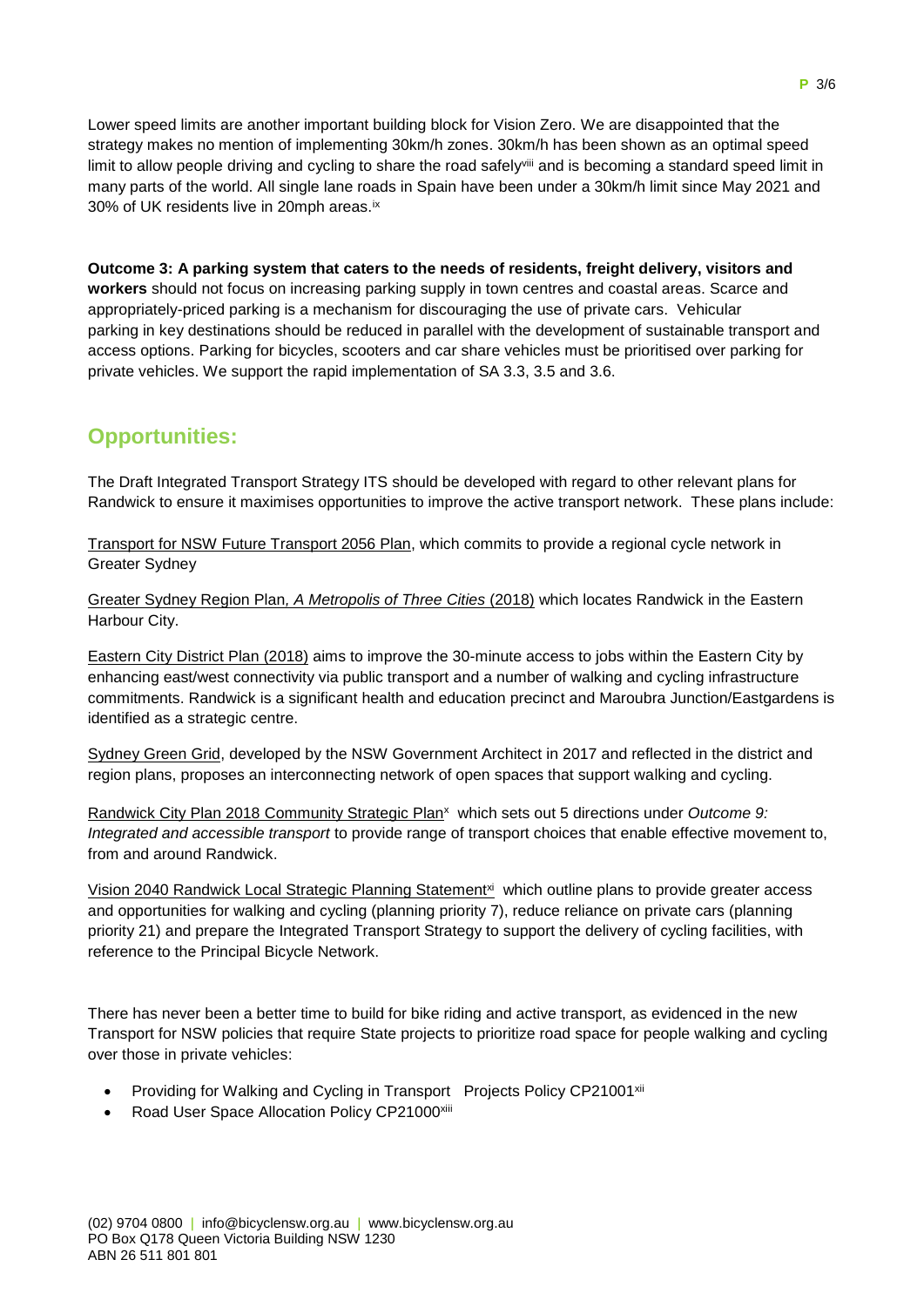#### **P** 4/6

#### **Order of Road User Space Considerations**



Figure 1: Diagram expressing Transport for NSW's road user priority. (Source: Transport for NSW)

In addition, the NSW Government has committed to provide a regional cycle network in Greater Sydney, as outlined in the Future Transport 2056 Plan<sup>xiv.</sup> The Principle Bike Network (PBN) is being finalised by Transport for NSW.

The expansion of cycling facilities must be a focus of Randwick's short-term transport planning. Safe cycling provision gives people travel choices that decongest roads, public transport and parking, that don't contribute to urban heat and environmental pollution, and people who ride bikes can easily stop at local shops en-route, benefiting local businesses<sup>xv.</sup>

Bicycle NSW supports cycling infrastructure that is completely separated from vehicles and caters for riders of all ages and abilities. According to the best practice 'cycling segmentation' model, developed in Portland USA to identify the type and needs of existing and potential bike riders<sup>xvi</sup>, such cycle paths will allow 70% of local residents to consider journeys by bike (Figure 2). The area has some steep inclines but the increasing use of e-bikes and other micromobility devices will ensure that active transport options are accessible to all residents. At present, only 14.8% of residents cycle in a typical week<sup>xvii</sup>





The Bicycle NSW *Build it for Everyone* policy pillarxviii sets a standard that cycling infrastructure should be fit for eight year old children or elders to ride on. Door zone bike lanes, bike stencils on the road and dangerous intersections will continue to deter the 48%<sup>xix</sup> of people who are 'interested but concerned', from making the switch to cycling, and parents will still feel driving their children to school and activities is the only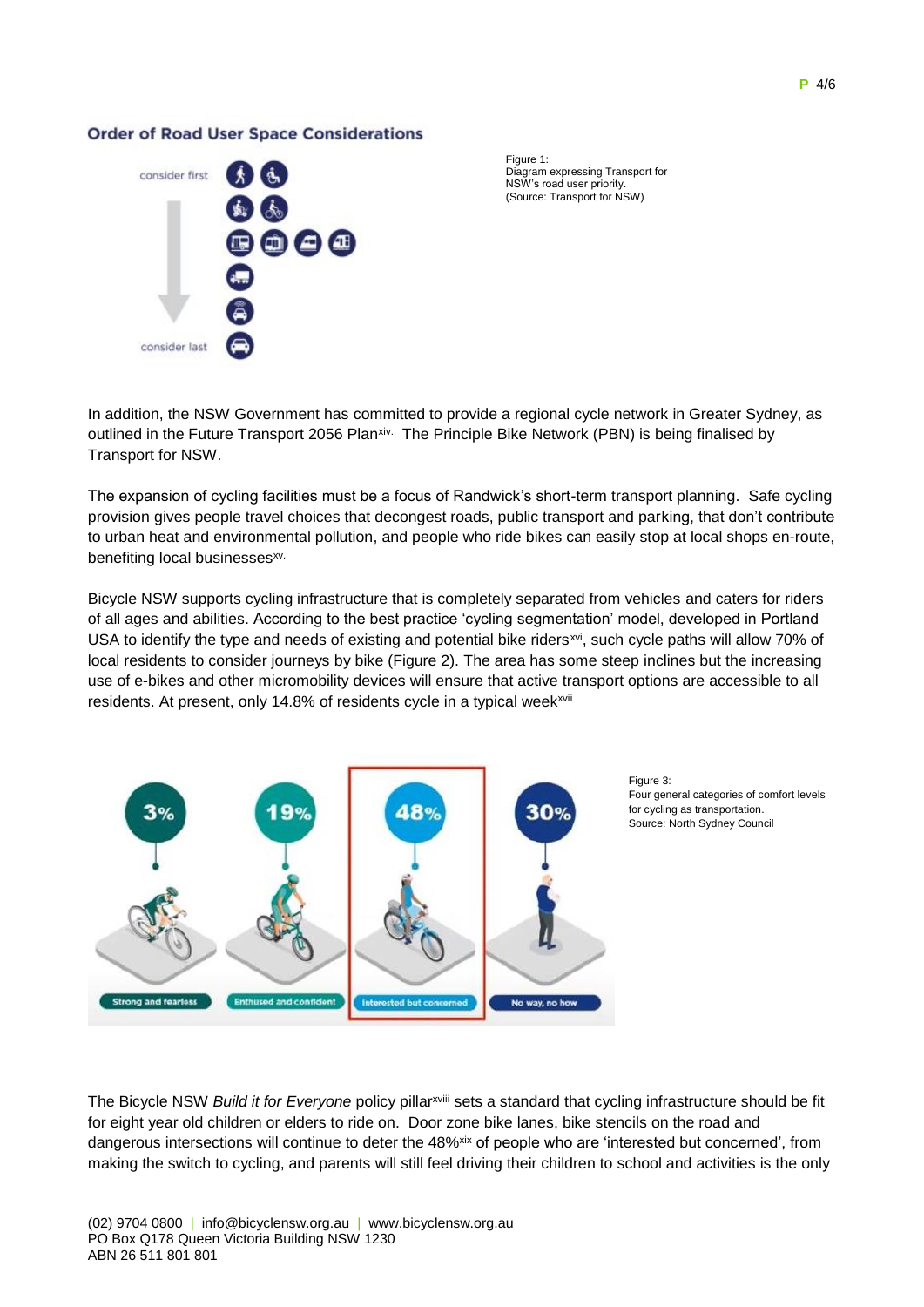way to keep them safe from being hit by cars. Any small increase in inconvenience to car drivers created by reducing road space for driving and parking private vehicles will incentivise the mode-shift that Transport for NSW and Randwick Council seek, benefitting local residents with quieter streets, less pollution, noise and through-traffic.

In 2016 BIKEast prepared the case for *Safe-street Neighbourhoodsxx .* This strategic document has since been endorsed by Bicycle NSW and outlines ideas to slow traffic, provide a convenient network of cycling routes and complement cycling networks to neighbouring areas. It is an urban design-based approach to tame the behaviour of motorists and make local streets safe for everyone to use and enjoy. Specific design initiatives include:

- Make all vulnerable users safe by introducing 30km/h speed zoning for local residential streets and local high streets
- Implement numerous other initiatives that slow traffic through infrastructure adaptations such as street narrowing or closing off some streets (while retaining filtered permeability for people walking or riding bikes)
- Primarily serve residential needs while maintaining essential vehicular access
- Further improve amenity through adaptations that serve people's use and enjoyment
- Make 'Every street a cycle street' for a connected neighbourhood and city
- Re-planning and re-landscaping land currently covered in bitumen making more liveable neighbourhoods.

We support the integration of the Safe-Street Neighbourhoods into the Randwick's ITS.

## **Conclusion:**

Bicycle NSW is pleased that Randwick is progressing the development of sustainable transport options. Safe infrastructure to support walking and cycling will benefit everyone in the community, reducing congestion and pollution while improving public health and providing more equitable access to employment, services and public transport.

Two important considerations should underline the development of more detailed plans for the local bicycle network:

- Integration of the route with light rail stations and bus stops is essential to ensure easy access by bike and foot. All public transport journeys start and finish with a walk or cycle. By providing highquality, safe conditions for walking to the station, residents will be encouraged to use mass transit. If safe cycling is facilitated, the catchment for the train station increases, breaking down the first/last mile barrier which can inhibit take-up of public transport.
- Connections with education facilities along the routes must be maximised. Cycling infrastructure needs to be safe and continuous to increase the mode share of cycling and reduce congestion associated with school journeys.

Cycle paths offer the greatest mode-shift potential when riders are able to connect their whole journey safely. The City of Parramatta and City of Sydney have demonstrated that building safe, well-connected cycleways works to induce mode-shift to active transport.

We understand that an updated Bicycle Route Construction Priority Plan will be released later in 2021 and a new Active Transport Plan for the Randwick will be published by 2023. We look forward to working with Council to develop these plans, providing advice and support wherever possible.